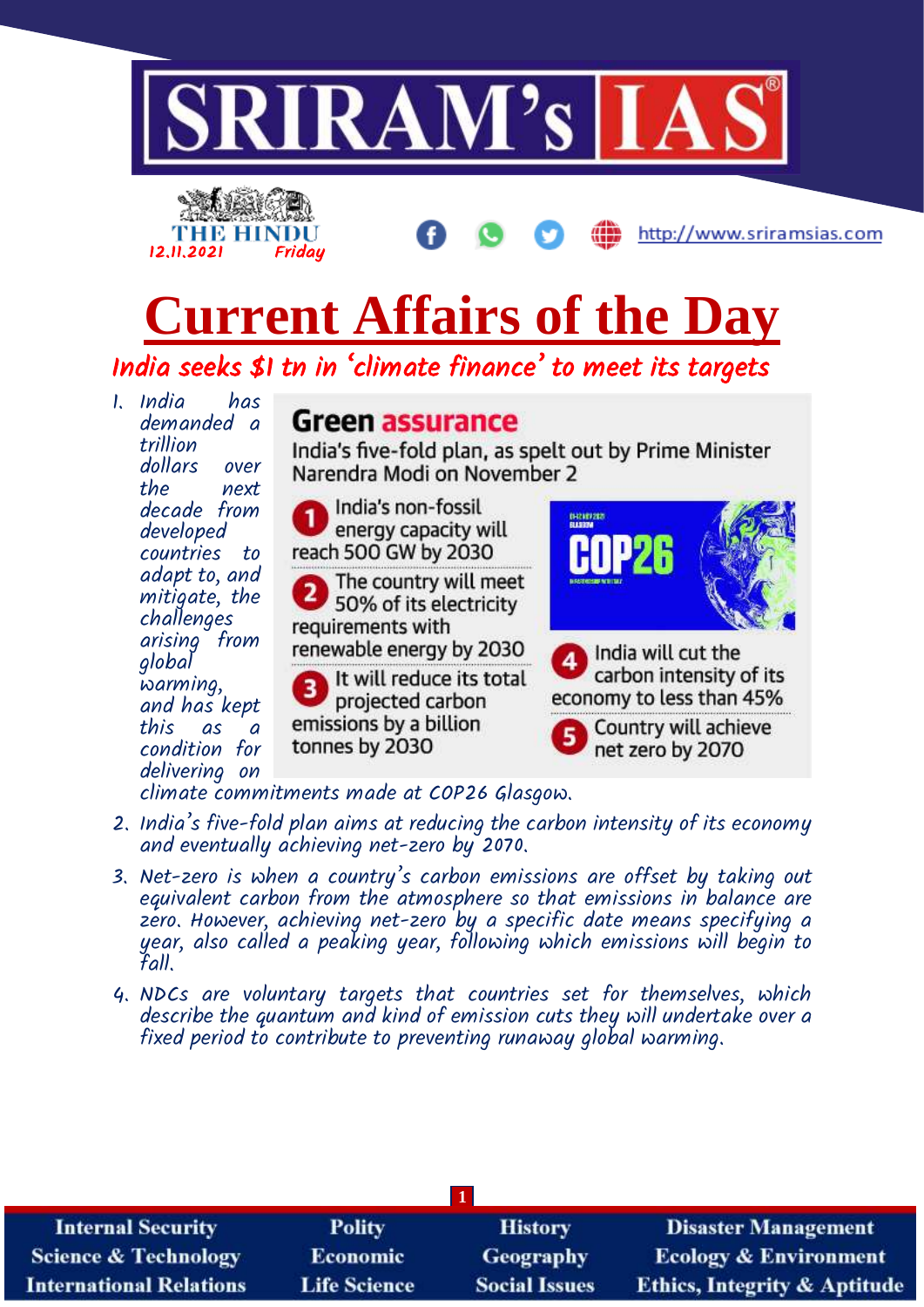



http://www.sriramsias.com

## ADR report: Over 55% donations to regional parties from 'unknown' sources, most via electoral bonds

- 1. Over 55% of the donations received by regional parties in FY 2019-20 came from "unknown" sources, the Association for Democratic Reforms (ADR) said in a report. According to the report, electoral bonds accounted for nearly 95% of the donations from "unknown" sources.
- 2. The report noted that donations received by national parties from  $\lq$ unknown" sources added up to 70.98% of their income.
- 3. Since a very large percentage of the income of political parties cannot be traced to the original donor, full details of all donors should be made available for public scrutiny under the RTI, the ADR noted.
- 4. It suggested that any organisation that receives foreign funding should not be allowed to support or campaign for any candidate or party. The mode of payment of all donations (above and below Rs 20,000), income from the sale of coupons, membership fees, etc. should be declared by the parties in audit reports, submitted to the I-T department and ECI, it said.

# We must recognise cities as waterscapes



**2**

**Internal Security Science & Technology International Relations** 

**Polity** Economic **Life Science** 

History Geography **Social Issues** 

**Disaster Management Ecology & Environment Ethics, Integrity & Aptitude**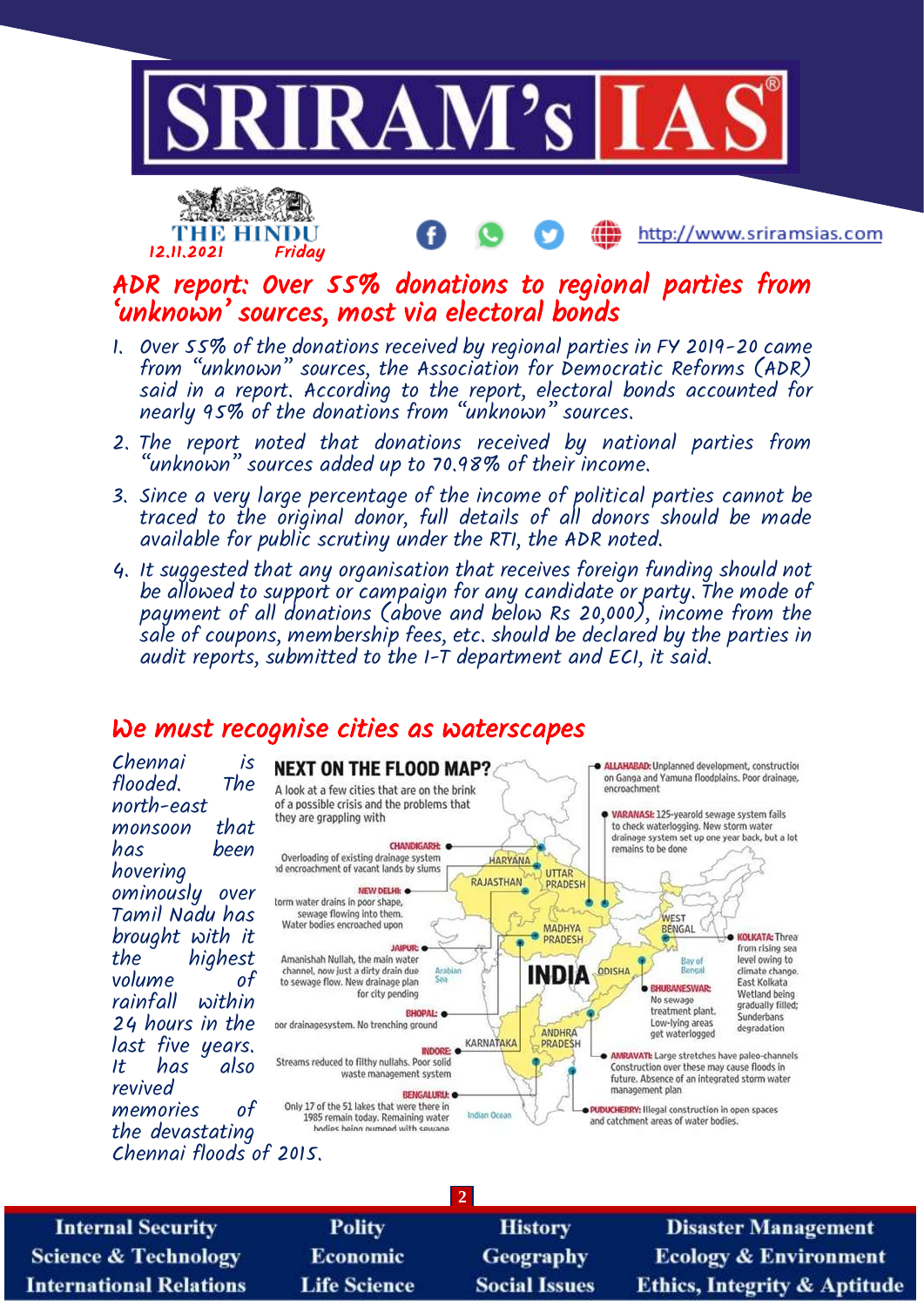



http://www.sriramsias.com

### Urban Floods:

- 1. In the last two decades, floods in South Asia have become urban  $-$  erasing the hubris that for long had separated city and country. Floods recur in major cities like Mumbai, Chennai, Dhaka, Karachi and Kathmandu, and accompany high-intensity rainfall events.
- 2. IPCC's 6th Assessment Report (AR6) noted the increasing frequency of heavy precipitation events since the 1950s and inferred that they were being driven by

human-induced climate change.

3. The climate crisis, if there was ever any doubt, is here. It has extreme rainfall events more severe and unpredictable ever before. However, it only partially explains recurrence of urban floods. The complete



story lies buried in the politics of land.

#### Recognise cities as waterscapes

1. All cities in the subcontinent are waterscapes. They are threaded with rivers, speckled with wetlands and springs, and they rest on invisible aquifers. Yet, driven by a thirst for land, our cities are planned to subjugate water, not live with it. It is this land-centrism that undermines urban drainage.

Summer Low Flow Level

- 2. The word drainage is derived from Old English, dreahnian, originally referring to the straining out of a liguid. Urban drainage, if it was to do justice to its etymology, would turn cities into sieves that allowed water to soak and pass through.
- 3. This required safeguarding the numerous natural watercourses threading the city as they drain water away and sustain fragile groundwater aquifers. These waterways  $-$  belittled as natural storm drains or nullahs  $-$  have been sacrificed at the altar of land-centric urban growth.

| <b>Internal Security</b>        | <b>Polity</b>       | <b>History</b>       | <b>Disaster Management</b>              |
|---------------------------------|---------------------|----------------------|-----------------------------------------|
| <b>Science &amp; Technology</b> | <b>Economic</b>     | <b>Geography</b>     | <b>Ecology &amp; Environment</b>        |
| <b>International Relations</b>  | <b>Life Science</b> | <b>Social Issues</b> | <b>Ethics, Integrity &amp; Aptitude</b> |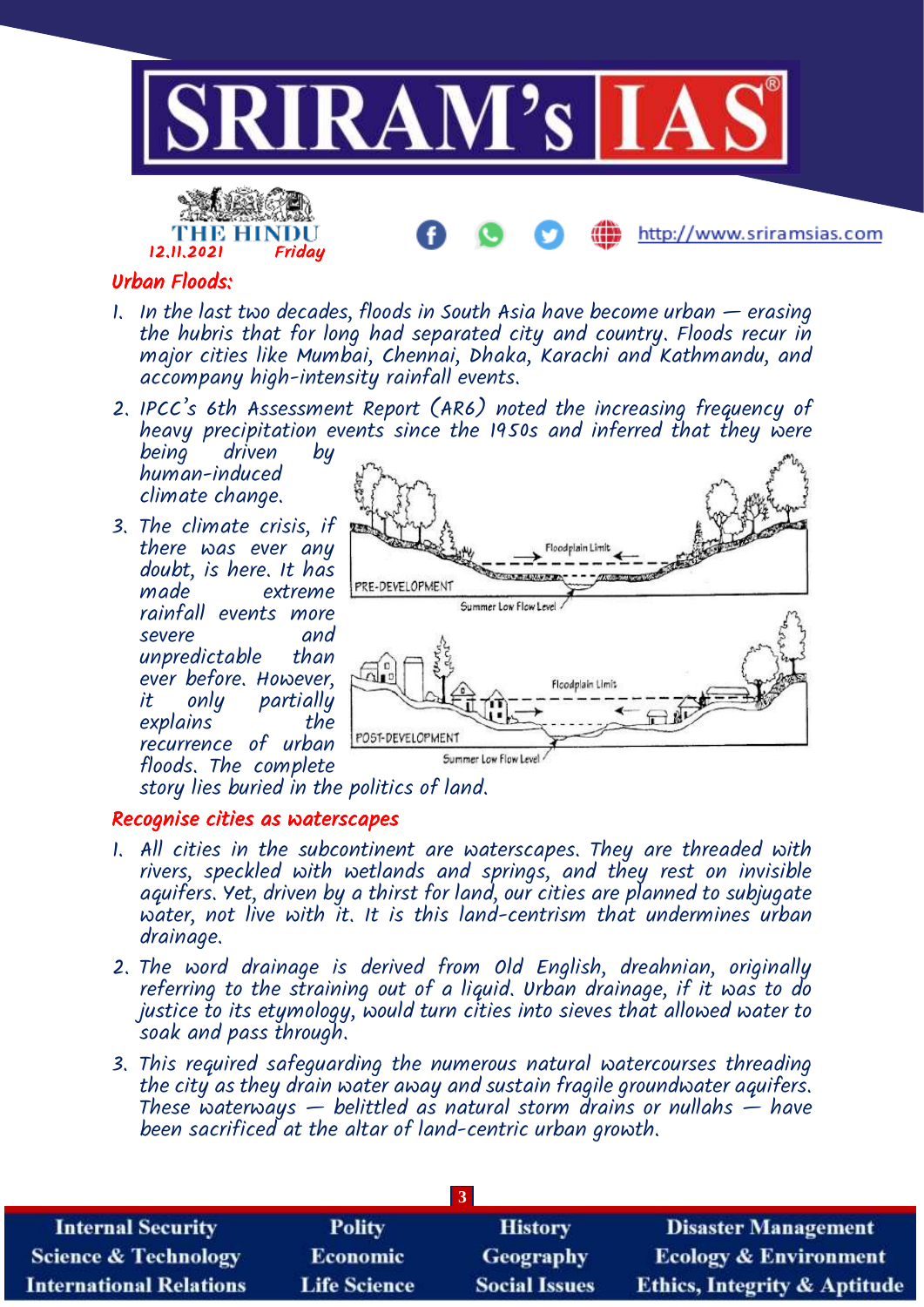



Why Urban Floods Happen

- 4. In 2014, Gubbi Labs, a research collective in Bengaluru, established geospatial imaging that 376 km of natural storm drains — encroached on and paved over had disappeared from the heart of the Silicon Valley of India.
- 5. In 2015, the National Green Tribunal in India formed a committee to report on the status of natural stormwater drains in Delhi. On "missing".
- 6. In both cases, these "missing waterways were either encroached and built over or connected to<br>sewage drains. sewage The apathy for restoring disappearing urban waterways stands in stark contrast to the Indian government's recent obsession



http://www.sriramsias.com

inspection, out of the 201 "drains" recorded in 1976, 44 were found to be

#### **Causes of Urban Floods**



with reviving ancient rivers.

#### Urban governance:

1. Poor design and corruption — inseparable bedfellows in South Asian urban  $planning - signification$ tly contribute to urban floods.

| <b>Internal Security</b>        | <b>Polity</b>       | <b>History</b>       | <b>Disaster Management</b>              |
|---------------------------------|---------------------|----------------------|-----------------------------------------|
| <b>Science &amp; Technology</b> | <b>Economic</b>     | Geography            | <b>Ecology &amp; Environment</b>        |
| <b>International Relations</b>  | <b>Life Science</b> | <b>Social Issues</b> | <b>Ethics, Integrity &amp; Aptitude</b> |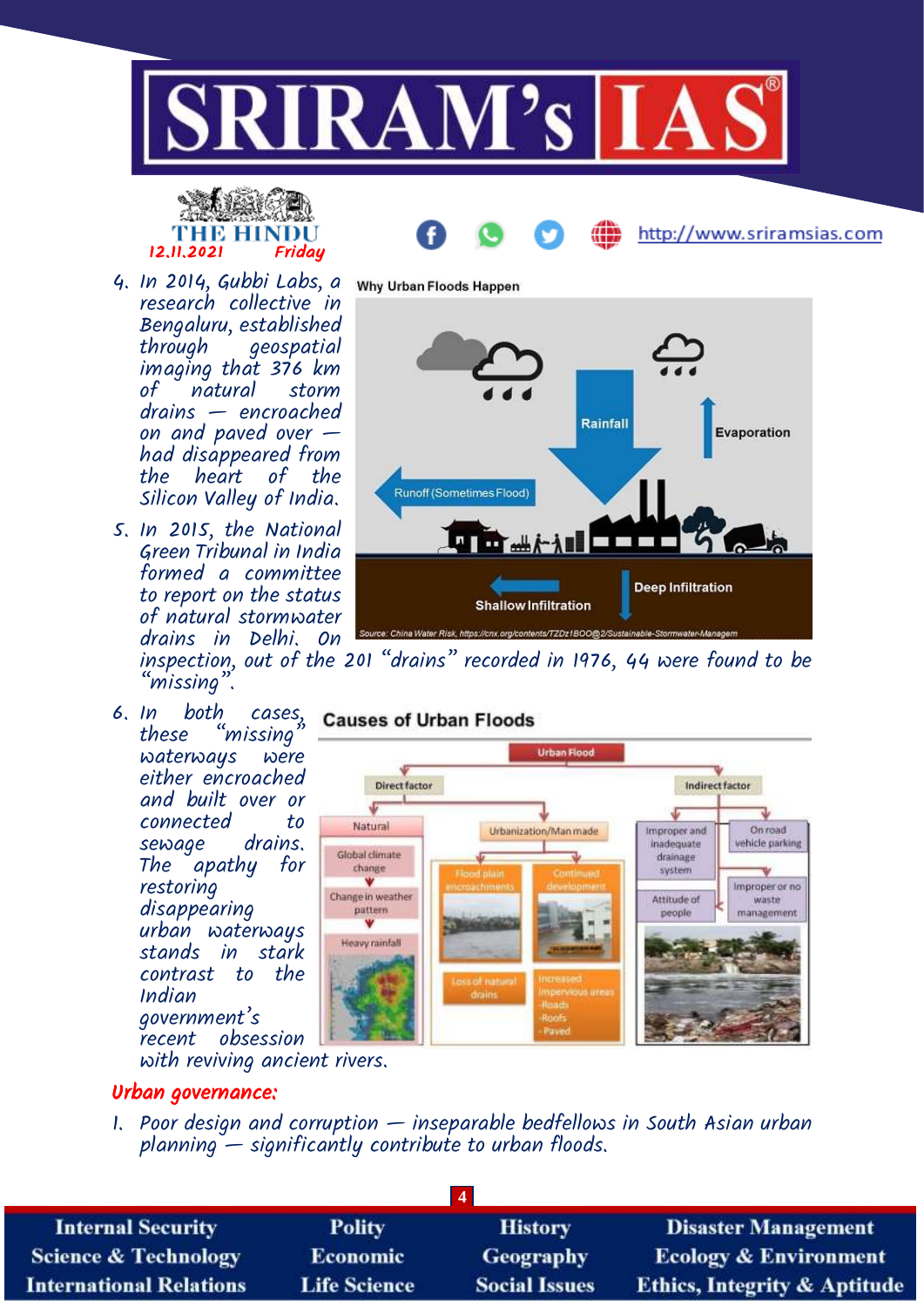

http://www.sriramsias.com



- 2. Take the design of constructed stormwater drains. The size of their outlets should be based on the intensity of rainfall (mm/per hour) and the peak flow inside the drains. In most South Asian countries, however, either design guidelines are missing.
- 3. Similarly, by violating environmental laws and municipal bye-laws, open spaces, wetlands and floodplains have been mercilessly built over, making cities impermeable and hostile to rainwater. In almost all cities in South Asia, residential properties have been built on stormwater drains.
- 4. Ever since concretisation became shorthand for urbanisation, rainfall in a changing climate no longer finds its way towards subterranean capillaries or surface water bodies.

We need to move away from land-centric urbanisation and recognise cities as waterscapes. We need to let urban rivers breathe by returning them to their floodplains. One restored lake or a reclaimed waterway, though welcome, is no longer adequate. The entire urban watershed needs to heal, and for that to happen, we need less concrete and more democracy and science at the grassroots.

# Case Study: Sponge City

## What is a Sponge City?

The Sponge City indicates a particular type of city that does not act like an impermeable system not allowing any water to filter through the ground, but, more like a sponge, actually absorbs the rainwater, which is then naturally filtered by the soil and allowed to reach into the urban aquifers. This allows for the extraction of water from the ground through urban or peri-urban wells. This water can be easily treated and used for the city water supply.

## What are the key issues Sponge City wants to solve?

Before explaining in more detail what Sponge City actually is, it is important to appreciate the main issues that Sponge City intends to tackle. These are mainly four:

- 1. Less water available in urban and peri-urban areas
- 2. Polluted water discharged into rivers or the sea
- 3. Degradation of urban ecosystems and green areas due to sprawling
- 4. Increase in the intensity and frequency of urban flooding particularly considering predicted increase in extreme weather events due to climate change

| <b>Internal Security</b>        | <b>Polity</b>       | <b>History</b>       | <b>Disaster Management</b>              |
|---------------------------------|---------------------|----------------------|-----------------------------------------|
| <b>Science &amp; Technology</b> | <b>Economic</b>     | <b>Geography</b>     | <b>Ecology &amp; Environment</b>        |
| <b>International Relations</b>  | <b>Life Science</b> | <b>Social Issues</b> | <b>Ethics, Integrity &amp; Aptitude</b> |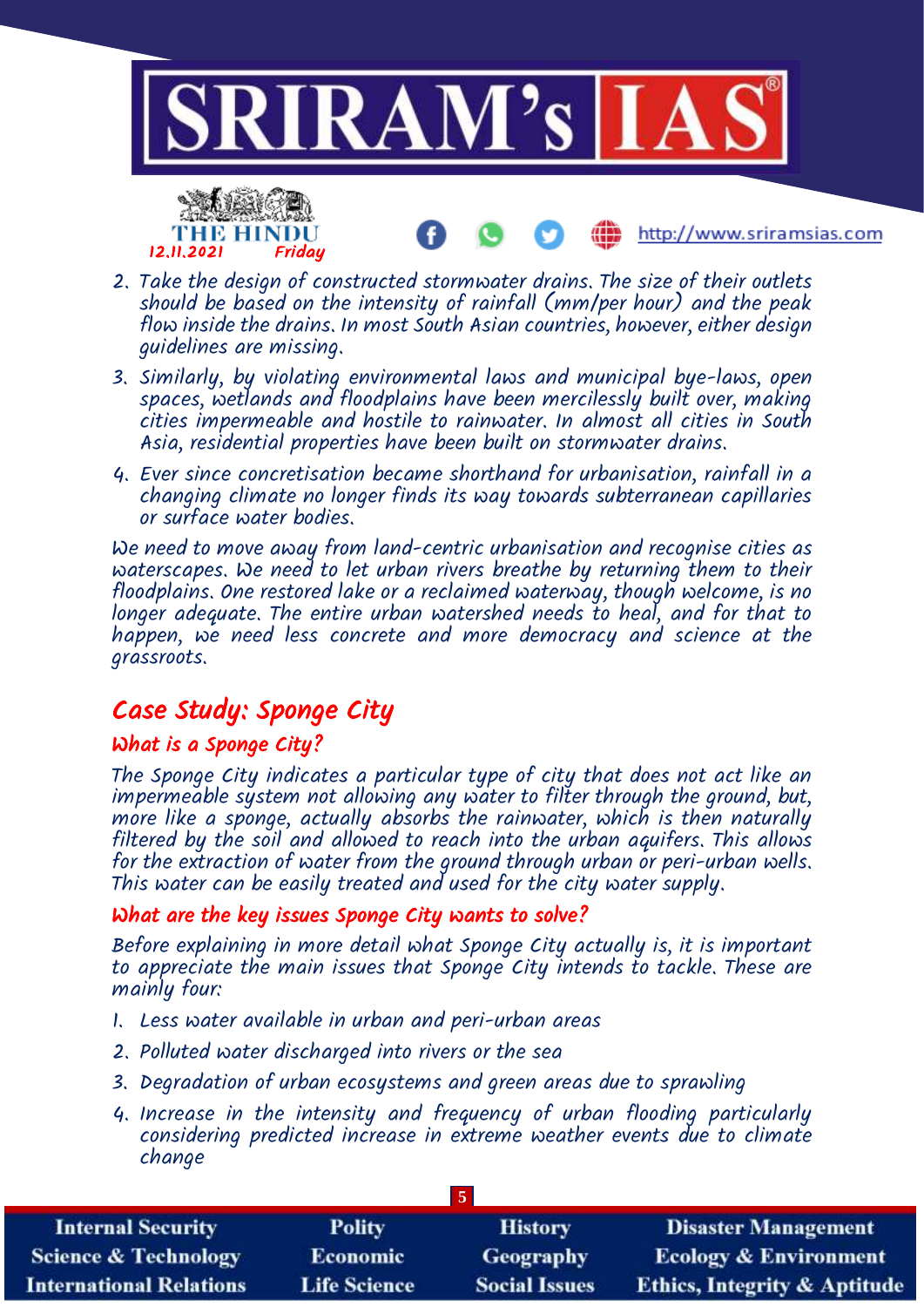



## What does a Sponge City need in practice?

A sponge city needs to be abundant with spaces that allow water to seep through them. Instead of only impermeable concrete and asphalt, the city needs more:

1. Contiguous open green spaces, interconnected waterways, channels and ponds across neighbourhoods can<br>naturally detain and naturally detain filter water as well as foster urban ecosystems, boost biodiversity and create cultural and recreational opportunities.



http://www.sriramsias.com

- 2. Green roofs can retain rainwater and naturally filter it before it is recycled or released into the ground.
- 3. Porous design interventions across the city, including the construction of bio-swales and bio-retention systems to detain run-off and allow for groundwater infiltration; porous roads and pavements can safely accommodate car and<br>pedestrian traffic while pedestrian traffic while allowing water to<br>absorbed, permeate permeate and recharge groundwater; drainage systems that allow



trickling of water into the ground or that direct stormwater run-off into green spaces for natural absorption

4. Water savings and recycling, including extending water recycling particularly of grey water at the building block level, incentivizing consumers to save water through increased tariffs for an increase in consumption, raising awareness campaigns, and improved smart monitoring systems to identify leakages and inefficient use of water.

| <b>Internal Security</b>        | <b>Polity</b>       | <b>History</b>       | <b>Disaster Management</b>              |
|---------------------------------|---------------------|----------------------|-----------------------------------------|
| <b>Science &amp; Technology</b> | <b>Economic</b>     | Geography            | <b>Ecology &amp; Environment</b>        |
| <b>International Relations</b>  | <b>Life Science</b> | <b>Social Issues</b> | <b>Ethics, Integrity &amp; Aptitude</b> |